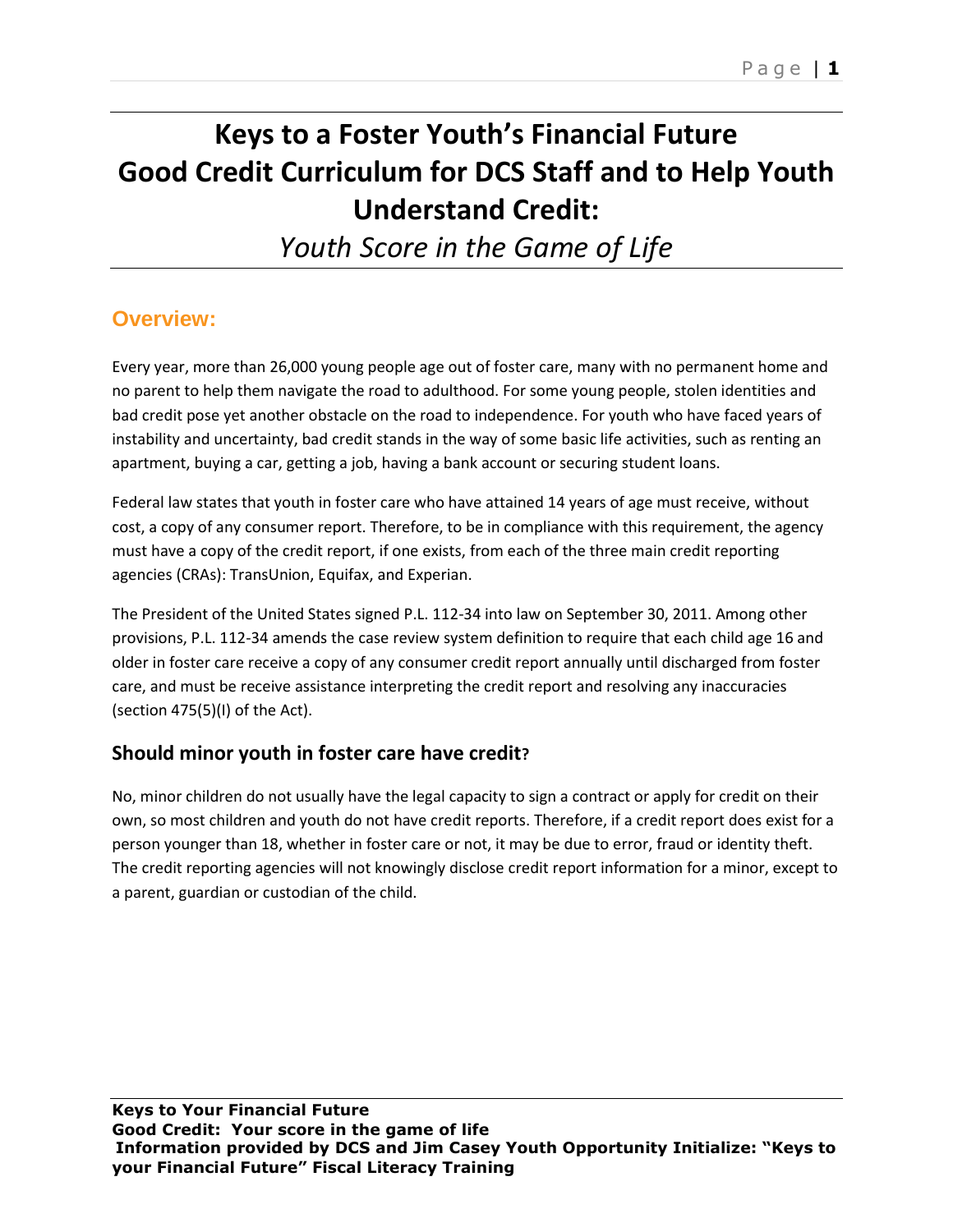### **Outcomes:**

By the end of this learning experience, participants will be able to:

- 1. Understand why we are attaining credit reports for youth.
- 2. Ensure that youth transition out of the foster care system with a clean credit report as well as strong financial knowledge and skills about issues such as credit, banking, savings, assets, etc.
- 3. Understand how Tennessee DCS should dispute all information with creditors and CRAs directly on a youth's behalf, regardless of age at the time of dispute, based on his or her status as a minor if the account arose prior to the youth turning age 18.
- 4. In the case of identity theft or fraud, understand how Tennessee DCS may wish or be required by state law to take action beyond simply disputing an account on a youth's report.
- 5. Understand how to explain good credit to youth as a productive asset and explain the ways to build and maintain good credit histories and scores.
- 6. List how and where to get credit reports and credit scores for young adults ages 18 and older.

# **What is Credit?**

You may think of credit as a bad thing. It can be—using too much credit may lead to crushing debt. Millions of Americans struggle because they have used too much credit. Credit is just a tool. When used right, credit can help you build assets, build your credit history, improve your credit scores, and access other services. This section will also focus on credit histories and credit scores.

Unfortunately, a poor credit history or low credit scores may prevent you from getting:

- Credit
- A Loan
- A Job
- Insurance
- An Apartment
- Utilities—like electricity, gas, or cable
- A cell phone or data plan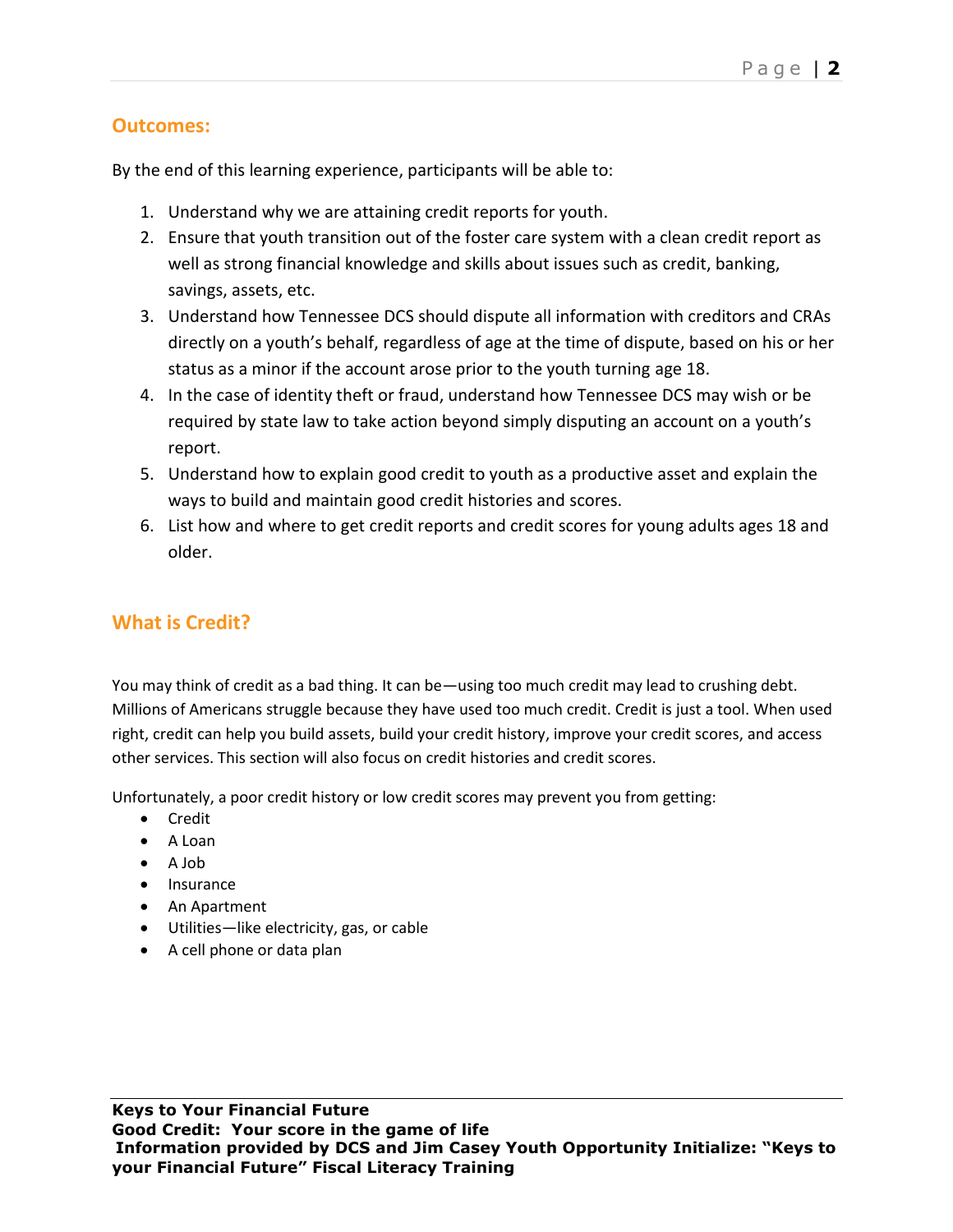So if you are thinking: "I am too young to worry about credit." "I never want to use any credit." "This information does not apply to me." ...you may be mistaken. As a young person in foster care or transitioning from foster care, credit matters to you—especially if you want or think you may one day want:

- A Job
- An Apartment
- A Aar
- Insurance
- Education or training after high school
- Utilities
- A cell phone
- A House

# **You will first learn what credit actually is:**

# *Do you have good credit? Do you have a good credit history as reported in your credit report?*

Having a good credit history generally means you have paid most of your bills as agreed. Good credit also means you probably don't have any judgments (a court verdict requiring you to pay money owed) against you, liens, or other court orders.

# **What is in a Credit Report?**

A credit report contains some of your bill-paying history. Your credit reports will include information about the following and more:

- Credit cards you have
- Loans you have
- The amount of money you have borrowed through loans and credit cards
- On-time payments for credit cards and loans
- Late payments for credit cards and loans
- A history of the places you have lived
- Whether you have any payments outstanding because of legal judgments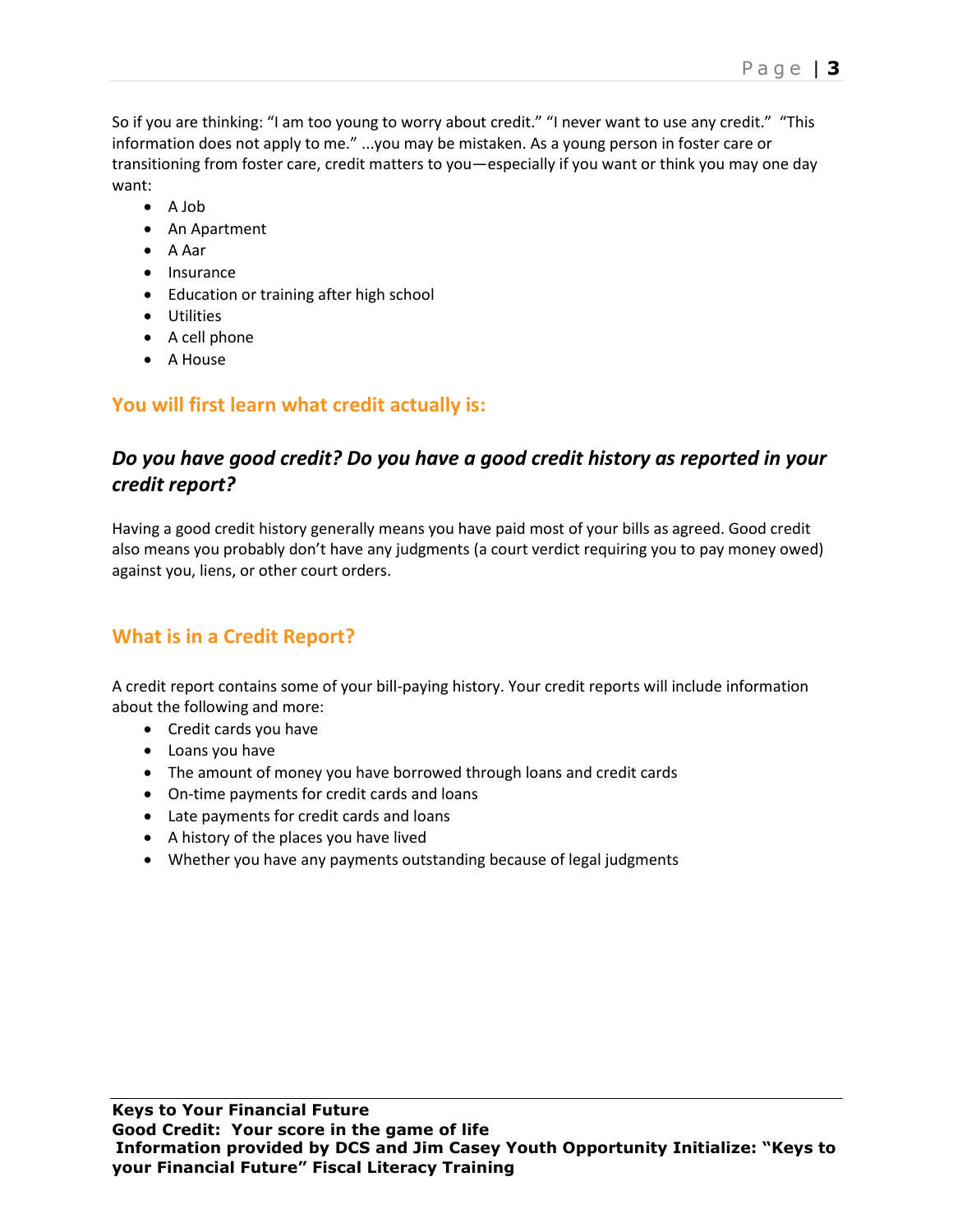# **How does information get on your Credit Report?**

Individuals and businesses report your payment patterns to credit bureaus. They report your payment patterns in a number of situations:

- When you make your payments on time
- When you are late with your payments
- If you miss a payment
- If you miss many payments—by this time, your debt may be in collections
- If you seem to have stopped paying all together. Not all of your bill paying is recorded
- Many companies only report to the credit reporting agencies if you miss payments or are late; in other words, some businesses only report negative outcomes

# **Why is a Credit Report important?**

You may be wondering why you need to know about credit reports. If you are under age 18, you are too young to have credit. Even if you are over age 18, you may have never even used credit. So, why is it important for you to know about credit reports?

#### *A lot of people use credit reports to make decisions about you:*

- A *bank or credit union* may use credit reports to decide whether to give you a loan
- A *credit card company* may use credit reports to decide whether to give you a credit card
- A *landlord* may use credit reports to determine whether to rent an apartment to you
- A *potential employer* may use credit reports to determine whether you will get a job
- An *insurance company* may use credit reports to determine whether to give you insurance coverage as well as the rates you will pay for coverage
- A *utility company* may use credit reports to figure out how much deposit you must pay before your electric or gas is turned on
- A *cell phone provider* may use credit reports to determine what plans you may be eligible for and the rates you will pay

Finally, credit scores are completely based on information in your credit reports. The more positive the information in your credit reports, the higher your credit scores will be.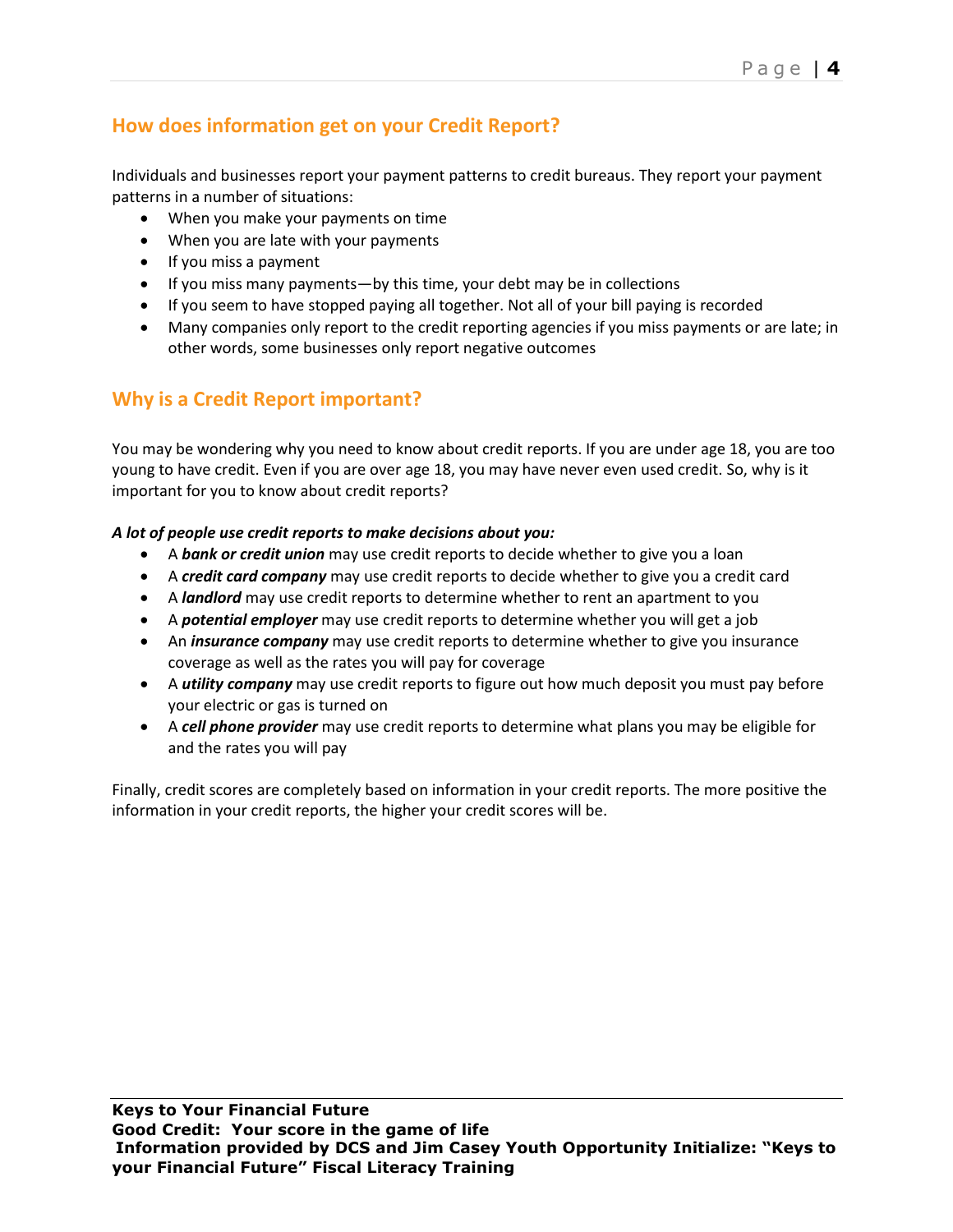Credit reports are made by businesses called *credit reporting agencies*. Sometimes they are called credit bureaus.

The three main credit reporting agencies are *Experian*, *Equifax* and *TransUnion*.

| Equifax                 | TransUnion              | Experian         |
|-------------------------|-------------------------|------------------|
|                         |                         |                  |
| PO Box 740241           | PO Box 1000             | 1-866-200-6020   |
| Atlanta, GA 30374-0241  | Chester, PA 19022       | www.experian.com |
| 1-800-685-1111          | 1-800-888-4213          |                  |
| (to order a report)     | (to order a report)     |                  |
| 1-877-784-2528          | 1-800-916-8800          |                  |
| (to speak to a customer | (to speak to a customer |                  |
| service representative) | service representative) |                  |
| www.equifax.com         | www.TransUnion.com      |                  |

### **Credit Reports if You Are Age 18 or Older**

*If you are age 18 or older*, you can order a credit report from any of these companies any time. You can order them from their websites. You can call them. You can write to them. You should review your credit reports from all three credit reporting agencies because they do not all have the same information. You can also get one free report each year from all three credit reporting agencies. This is because of a law called the FACT Act.

There are three options to get your free credit reports:

#### *Option 1* **Go to www.annualcreditreport.com**

Be sure to go to this site. There are many sites that claim to be the site for "the annual credit report" or "free annual credit report". These other sites are generally trying to sell you a credit monitoring service or some other service. These other "free" credit report sites are called "imposter websites."

*Option 2* **Call 1-877-322-8228**

*Option 3* **Write to: Annual Credit Report Request Service P.O. Box 105281 Atlanta, GA 30348-5281**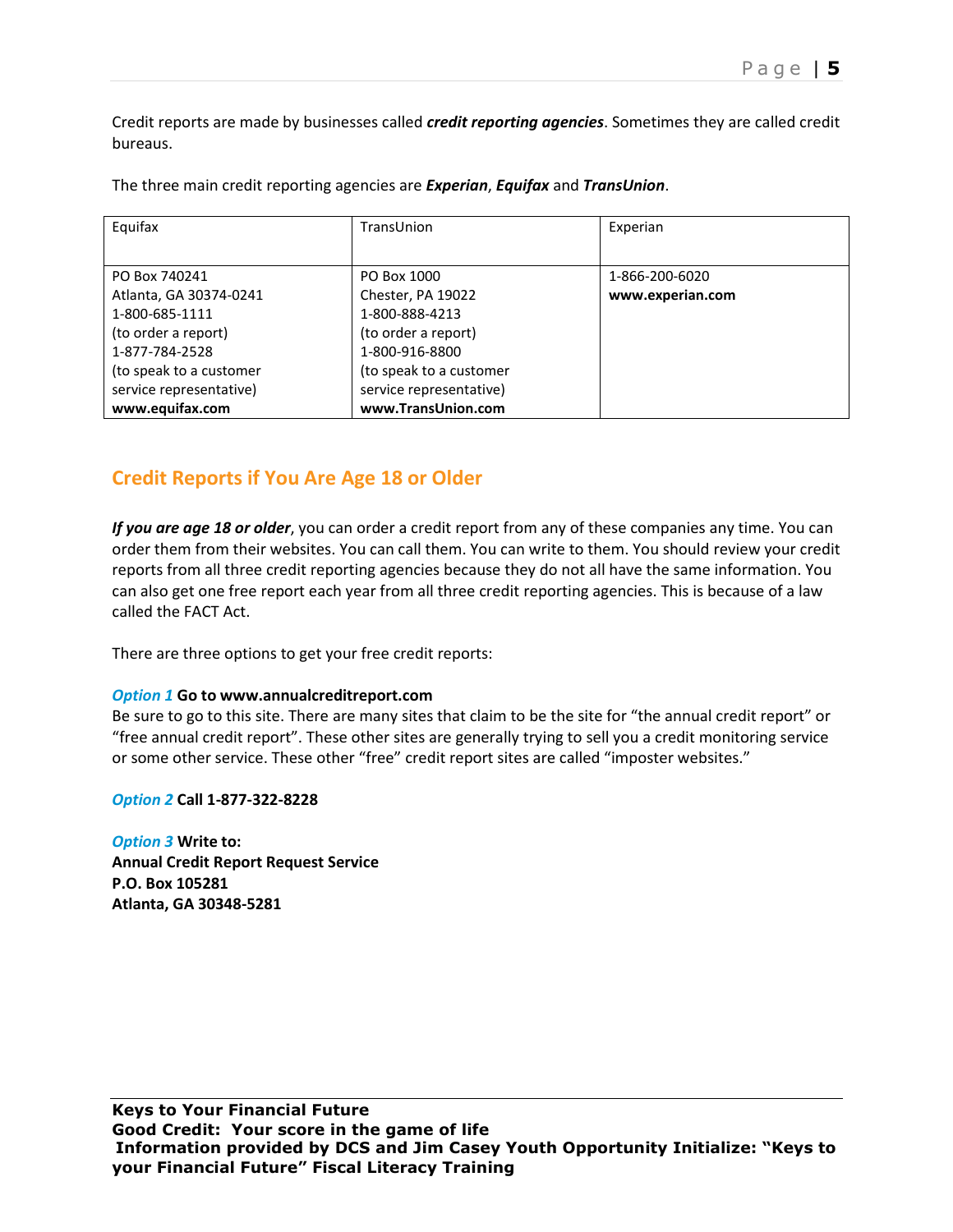# **Top Ten Ways to Protect Your Identity**

Protecting your identity can be summed up by two words: be vigilant. Being vigilant means you are keeping careful watch for possible dangers. In this case, it is danger to your identity. While there is some recourse if your identity is stolen, it takes time, patience and money to recover from identity theft. So the best thing to do is try to prevent the crime.

Here are ten things you can do to help protect your identity:

**1.** *Take care of your trash* – shred anything that has personal or financial information in it before you put it in the garbage.

**2.** *Mind your mail* – get your mail as soon as you are able from mailboxes. A post office box is generally safer than a mail box.

**3.** *Find a safe place* – put all financial, personal and medical information and records in a safe place. Work with someone at your site to identify a safe place for you.

**4.** *Be skeptical* – any unsolicited offer over the phone via call or text, through email or through a pop-up ad online is likely to be a scam to get your personal information.

**5.** *Pay attention to web addresses* – any website requiring personal identifying information that is legitimate will start with https and have a picture of a padlock next to the web address. Click on the site's security certificate to verify a website is legitimate.

**6.** *Protect your password* – set passwords that do not contain words that can be searched in the dictionary; be sure to include numbers, symbols and letters in your passwords; if possible, make them 14 characters long; never store them on your computer or phone; and change them regularly. With personal identification numbers (PINS), change them regularly and do not use your birthdate or any other number combination someone could figure out by knowing you.

**7.** *Be careful about who you give your information to* – question anyone that wants your social security number or other information that may not seem necessary. NEVER share your passwords or PINs with anyone (including a boyfriend or girlfriend).

**8.** *Check your credit reports regularly* – look at one of your credit reports every three months to see whether there is any activity that does not belong to you. If you are under age 18, your case worker is required to do this for or with you every year starting at age 14. There will be more about this in the next module.

**9.** *Review all financial statements and bills* – review all information you are sent by financial institutions, credit card companies, cell phone companies, and other service providers. This is one of the first ways people detect their identity has been stolen.

**10.** *Take the time* – protecting your identity takes time. Make this a priority. Once your identity is stolen, it can take a lot of time and money to fix. And you may have missed other opportunities in the meantime because of your identity being stolen—not getting a credit card or a loan, not being able to rent an apartment, not being able to get medical care, and more.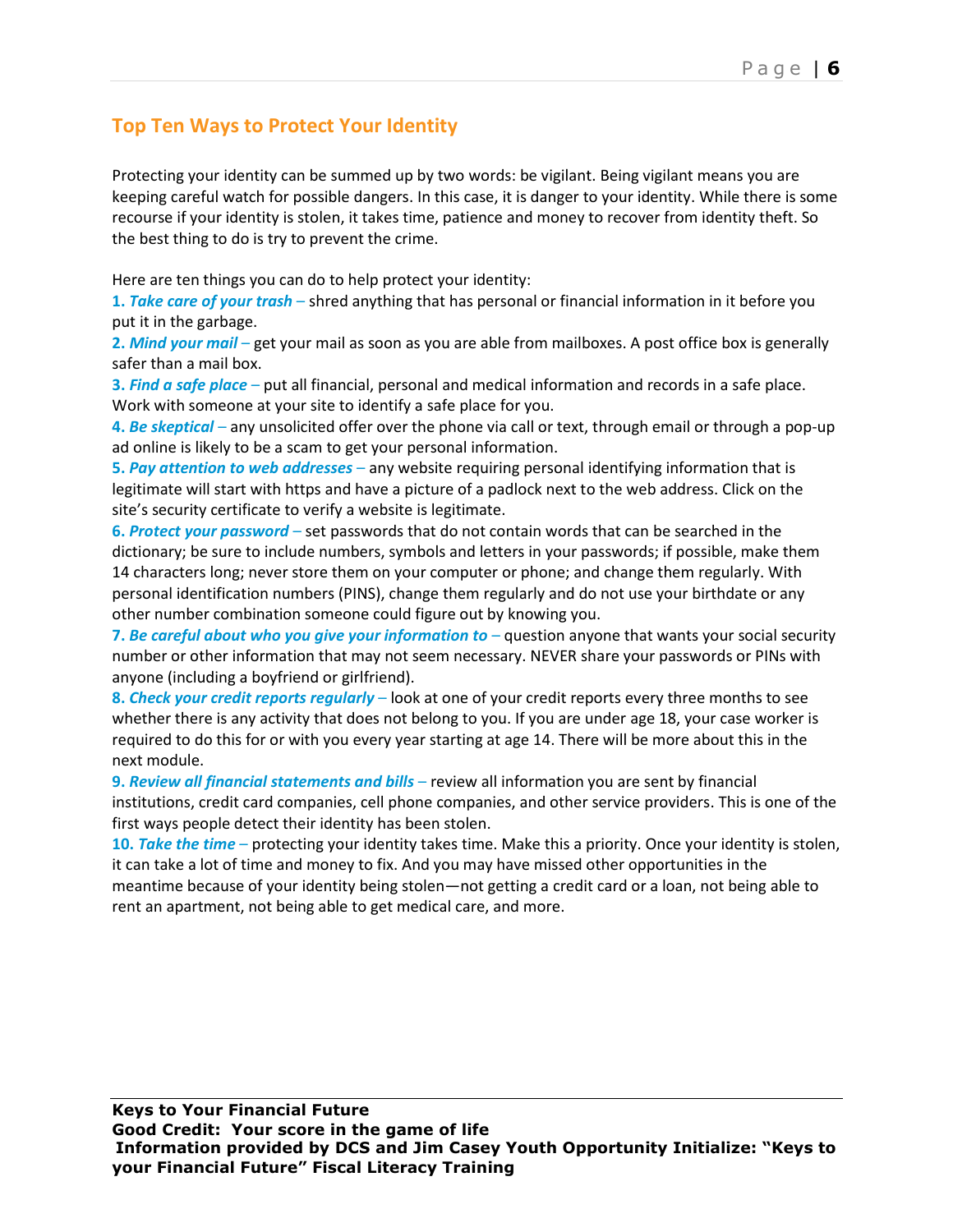# **Maintaining Good Credit**

There are no secrets to maintaining a positive credit history or good credit scores. Here is a check list:

#### *Review your credit reports every year*:

Be sure to print out or order your reports from all three credit reporting agencies—Equifax, TransUnion and Experian. Use the tools provided in this module to review your credit reports.

*Correct any errors*: You are the only one who can do this for yourself once you are age 18. It is your responsibility to make sure the information in your credit reports—all three of them—is accurate.

#### *Pay all of your bills on time and in full every month*.

#### *Never use more than 30% of your credit limit*.

*If possible, diversify your credit*: Have a credit card and a credit building loan. This shows you can handle both kinds of credit—revolving credit and installment credit.

*Avoid applying for too many credit cards at one time*: Every inquiry is reported on your credit report. And applying for multiple credit cards can make it appear like you are looking for quick money.

#### *If you are going to be late with any bills, contact your creditor immediately*.

They may be willing to work with you—letting you make two small payments within a billing cycle or letting you pay interest only for one month.

### **Steps in the DCS Process:**

**Step 1**: Pulling a credit report for a youth in foster care is only the first step in fulfilling the federal mandate. Tennessee DCS will request credit reports electronically without having to submit physical copies of supporting documentation for each youth.

**Step 2:** Educate young people ages 14 and older, who are in foster care, about the importance of credit, credit history and the threat of identity theft.

- Explain the importance of Credit- See information above
- Explain the threat of Identity Theft- See Information above

You can help young people protect their identities and share their information wisely with some simple advice:

• Be careful about sharing personal information with others